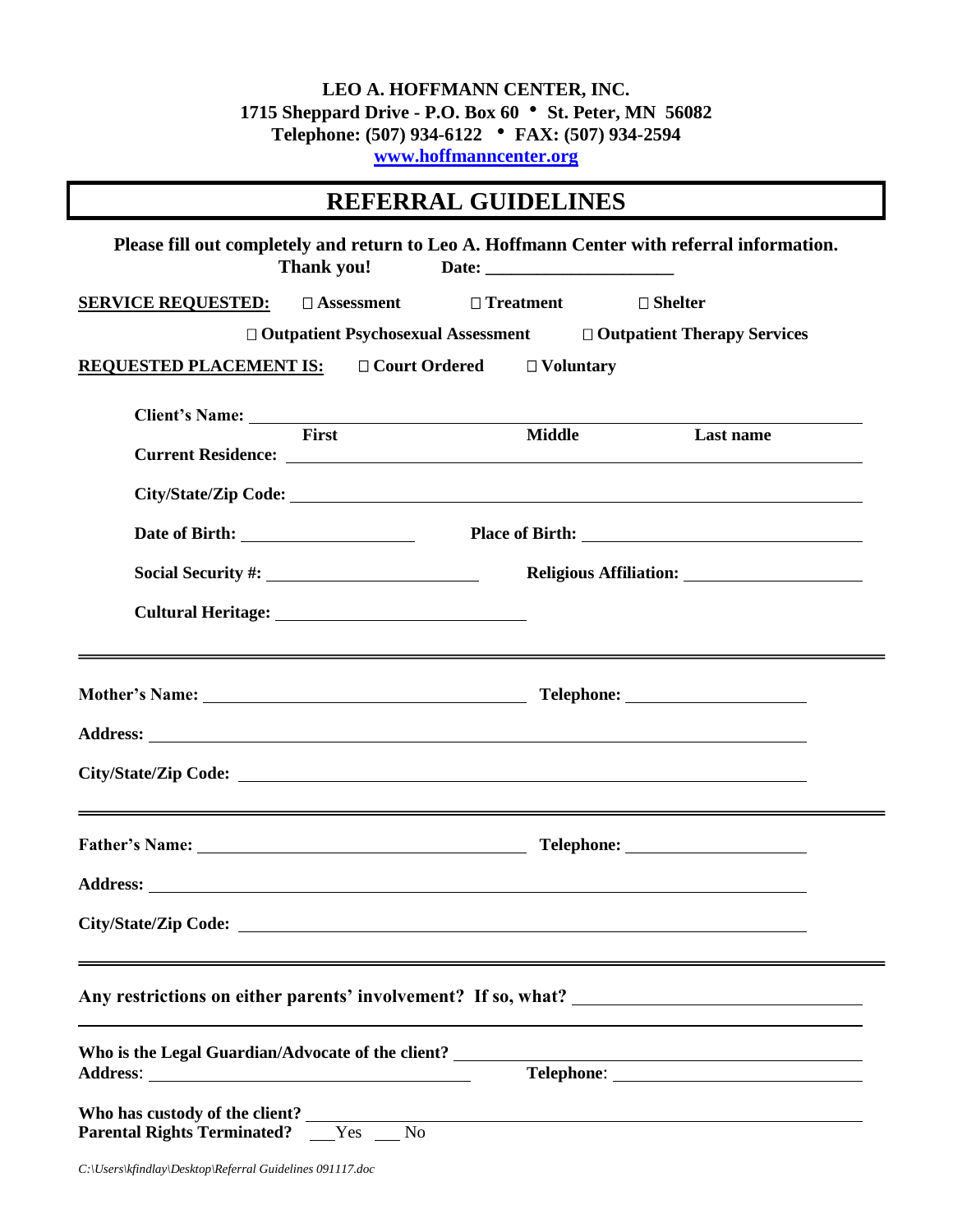| <b>Sibling(s) Name:</b> | Age: | <b>Relationship:</b> | <b>Sibling(s) Name:</b> | Age: | <b>Relationship:</b> |
|-------------------------|------|----------------------|-------------------------|------|----------------------|
|                         |      |                      |                         |      |                      |
|                         |      |                      |                         |      |                      |
|                         |      |                      |                         |      |                      |

**Chronological List of Treatment Services Received and/or Previous Out-of-Home Placements** 

<u> 1989 - Johann Barn, mars ann an t-Amhain Aonaich an t-Aonaich an t-Aonaich ann an t-Aonaich ann an t-Aonaich</u>

<u> 1980 - Johann Barbara, martin amerikan basar dan basar dalam basar dalam basar dalam basar dalam basar dalam</u>

<u> 1989 - Johann Barn, fransk politik (f. 1989)</u>

| <b>Criminal Charges:</b>                                                         |                                  |                |  |
|----------------------------------------------------------------------------------|----------------------------------|----------------|--|
| <b>Specific Charge:</b>                                                          | Adjudicated?<br>$\mathbf N$<br>Y | <b>Date</b>    |  |
| 1.                                                                               |                                  |                |  |
| 2.                                                                               |                                  |                |  |
| 3.                                                                               |                                  |                |  |
| 4.                                                                               |                                  |                |  |
| 5.                                                                               |                                  |                |  |
| Is the client required to be registered with the BCA as a sex offender? ____ Yes |                                  | N <sub>0</sub> |  |
| <b>Has this been completed?</b> ___Yes ___No                                     |                                  |                |  |

| <b>CURRENT MEDICATION THIS CLIENT IS PRESCRIBED:</b><br>(Please bring at least a 30-day supply of medication along with you on day of admission.) |                       |                         |  |
|---------------------------------------------------------------------------------------------------------------------------------------------------|-----------------------|-------------------------|--|
| <b>Medication</b>                                                                                                                                 | <b>Prescribed by:</b> | <b>Address/Phone #:</b> |  |
|                                                                                                                                                   |                       |                         |  |
|                                                                                                                                                   |                       |                         |  |
|                                                                                                                                                   |                       |                         |  |
|                                                                                                                                                   |                       |                         |  |

**\_\_\_\_\_\_\_\_\_\_\_\_\_\_\_\_\_\_\_\_\_\_\_\_\_\_\_\_\_\_\_\_\_\_\_\_\_\_\_\_\_\_\_\_\_\_\_\_\_\_\_\_\_\_\_\_\_\_\_\_\_\_\_\_\_\_\_\_\_\_\_\_\_\_\_\_\_\_\_\_\_\_\_\_\_ \_\_\_\_\_\_\_\_\_\_\_\_\_\_\_\_\_\_\_\_\_\_\_\_\_\_\_\_\_\_\_\_\_\_\_\_\_\_\_\_\_\_\_\_\_\_\_\_\_\_\_\_\_\_\_\_\_\_\_\_\_\_\_\_\_\_\_\_\_\_\_\_\_\_\_\_\_\_\_\_\_\_\_\_\_**

**Any known allergies or relevant medical/physical/mobility concerns? \_\_\_\_\_\_\_\_\_\_\_\_\_\_\_\_\_\_\_\_\_\_\_\_\_**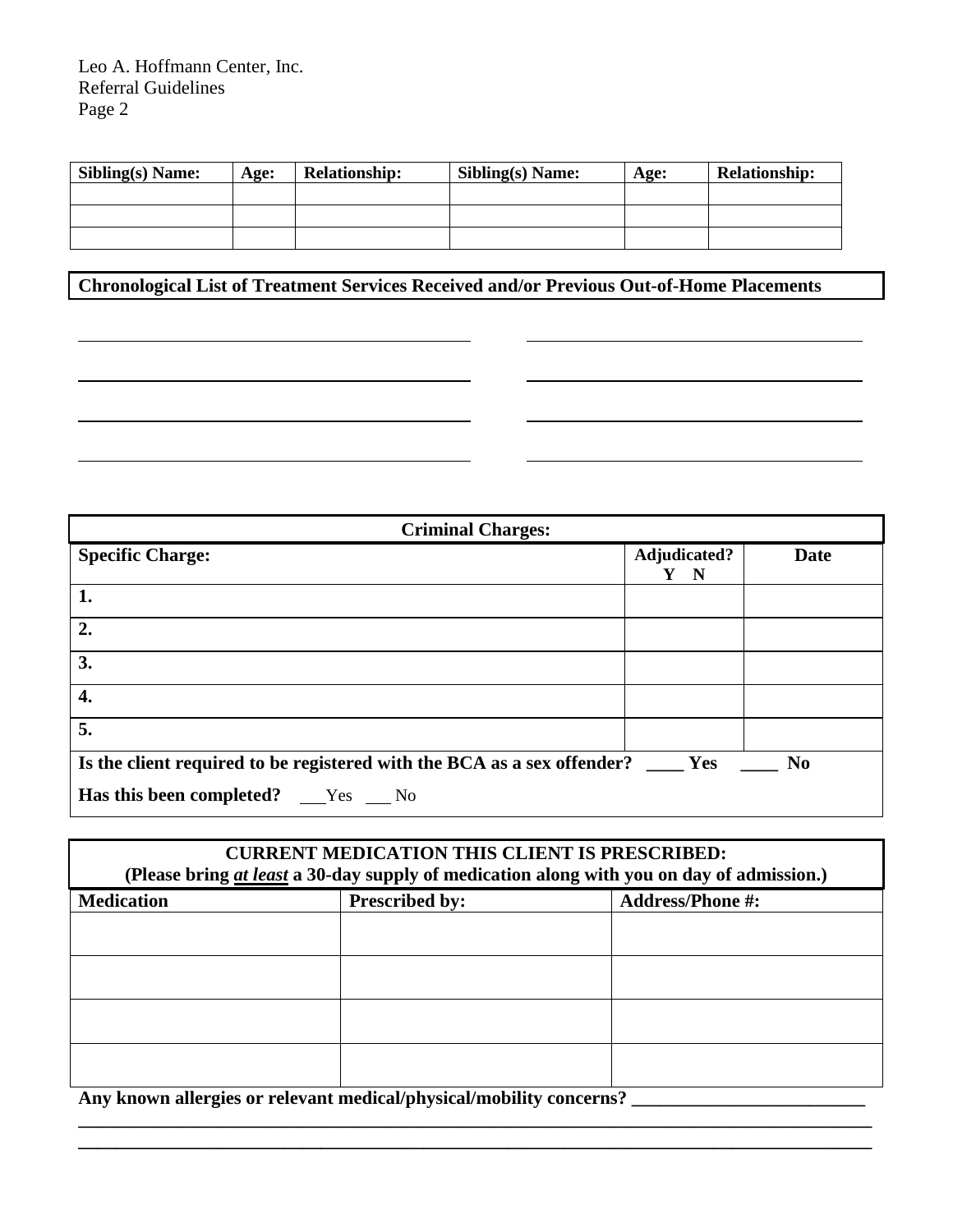| Need help with testing? $\square$ Yes $\square$ No<br>Please Include the Following with the Referral Material:<br><b>Residential Treatment Services Only:</b><br><b>Outpatient Services Only:</b><br>• Recent Social History<br>• Recent Social History<br>• Recent Psychological<br>• Recent Psychological<br>· Police Reports<br>• Police Reports<br>• Copy of Court Orders<br>• School Records (IEP)<br>· School Records (IEP)<br>• Copy of Court Orders<br>· Psych. Evaluations/Reports<br>· Psych. Evaluations/Reports<br>• All Other Pertinent Info.<br>• Copy of Permanency Plans<br>• Immunization Records<br>• Medical History Information (3 years)<br>• Copy of Out of Home Placement Plans<br>• Pre-Placement Screening<br>A Functional & Diagnostic Assessment and Pre-Placement Screening must be enclosed. We may not do a<br>placement without this assessment. *(Residential only)<br><b>Person Making Referral:</b><br>Fax: $\frac{1}{\sqrt{1-\frac{1}{2}}\sqrt{1-\frac{1}{2}}\sqrt{1-\frac{1}{2}}\sqrt{1-\frac{1}{2}}\sqrt{1-\frac{1}{2}}\sqrt{1-\frac{1}{2}}\sqrt{1-\frac{1}{2}}\sqrt{1-\frac{1}{2}}\sqrt{1-\frac{1}{2}}\sqrt{1-\frac{1}{2}}\sqrt{1-\frac{1}{2}}\sqrt{1-\frac{1}{2}}\sqrt{1-\frac{1}{2}}\sqrt{1-\frac{1}{2}}\sqrt{1-\frac{1}{2}}\sqrt{1-\frac{1}{2}}\sqrt{1-\frac{1}{2}}\sqrt{1-\frac{1}{2}}\sqrt{1-\frac{1}{2}}\$<br><b>Email:</b><br>Please list other Court Service/Social Service/Guardian Ad Litem/Dispositional Advisor individuals involved<br>in this case:<br><u>Email: Email: Email: Email: Email: Email: Email: Email: Email: Email: Email: Email: Email: Email: Email: Email: Email: Email: Email: Email: Email: Email: Email: Email: Email: Email: Email: Email: Email: Email: Email: Emai</u><br>(Agency responsible for Per Diem)<br><b>Billing Information:</b><br>Name: 2008. 2008. 2010. 2010. 2010. 2010. 2010. 2010. 2010. 2010. 2010. 2010. 2010. 2010. 2010. 2010. 2010. 20<br><u>Email: Email: Email: Email: Email: Email: Email: Email: Email: Email: Email: Email: Email: Email: Email: Email: Email: Email: Email: Email: Email: Email: Email: Email: Email: Email: Email: Email: Email: Email: Email: Emai</u> | <b>IQ LEVEL:</b> | <b>READING LEVEL:</b> |
|-------------------------------------------------------------------------------------------------------------------------------------------------------------------------------------------------------------------------------------------------------------------------------------------------------------------------------------------------------------------------------------------------------------------------------------------------------------------------------------------------------------------------------------------------------------------------------------------------------------------------------------------------------------------------------------------------------------------------------------------------------------------------------------------------------------------------------------------------------------------------------------------------------------------------------------------------------------------------------------------------------------------------------------------------------------------------------------------------------------------------------------------------------------------------------------------------------------------------------------------------------------------------------------------------------------------------------------------------------------------------------------------------------------------------------------------------------------------------------------------------------------------------------------------------------------------------------------------------------------------------------------------------------------------------------------------------------------------------------------------------------------------------------------------------------------------------------------------------------------------------------------------------------------------------------------------------------------------------------------------------------------------------------------------------------------------------------------------------------------------------------------------------------------------------------|------------------|-----------------------|
|                                                                                                                                                                                                                                                                                                                                                                                                                                                                                                                                                                                                                                                                                                                                                                                                                                                                                                                                                                                                                                                                                                                                                                                                                                                                                                                                                                                                                                                                                                                                                                                                                                                                                                                                                                                                                                                                                                                                                                                                                                                                                                                                                                               |                  |                       |
|                                                                                                                                                                                                                                                                                                                                                                                                                                                                                                                                                                                                                                                                                                                                                                                                                                                                                                                                                                                                                                                                                                                                                                                                                                                                                                                                                                                                                                                                                                                                                                                                                                                                                                                                                                                                                                                                                                                                                                                                                                                                                                                                                                               |                  |                       |
|                                                                                                                                                                                                                                                                                                                                                                                                                                                                                                                                                                                                                                                                                                                                                                                                                                                                                                                                                                                                                                                                                                                                                                                                                                                                                                                                                                                                                                                                                                                                                                                                                                                                                                                                                                                                                                                                                                                                                                                                                                                                                                                                                                               |                  |                       |
|                                                                                                                                                                                                                                                                                                                                                                                                                                                                                                                                                                                                                                                                                                                                                                                                                                                                                                                                                                                                                                                                                                                                                                                                                                                                                                                                                                                                                                                                                                                                                                                                                                                                                                                                                                                                                                                                                                                                                                                                                                                                                                                                                                               |                  |                       |
|                                                                                                                                                                                                                                                                                                                                                                                                                                                                                                                                                                                                                                                                                                                                                                                                                                                                                                                                                                                                                                                                                                                                                                                                                                                                                                                                                                                                                                                                                                                                                                                                                                                                                                                                                                                                                                                                                                                                                                                                                                                                                                                                                                               |                  |                       |
|                                                                                                                                                                                                                                                                                                                                                                                                                                                                                                                                                                                                                                                                                                                                                                                                                                                                                                                                                                                                                                                                                                                                                                                                                                                                                                                                                                                                                                                                                                                                                                                                                                                                                                                                                                                                                                                                                                                                                                                                                                                                                                                                                                               |                  |                       |
|                                                                                                                                                                                                                                                                                                                                                                                                                                                                                                                                                                                                                                                                                                                                                                                                                                                                                                                                                                                                                                                                                                                                                                                                                                                                                                                                                                                                                                                                                                                                                                                                                                                                                                                                                                                                                                                                                                                                                                                                                                                                                                                                                                               |                  |                       |
|                                                                                                                                                                                                                                                                                                                                                                                                                                                                                                                                                                                                                                                                                                                                                                                                                                                                                                                                                                                                                                                                                                                                                                                                                                                                                                                                                                                                                                                                                                                                                                                                                                                                                                                                                                                                                                                                                                                                                                                                                                                                                                                                                                               |                  |                       |
|                                                                                                                                                                                                                                                                                                                                                                                                                                                                                                                                                                                                                                                                                                                                                                                                                                                                                                                                                                                                                                                                                                                                                                                                                                                                                                                                                                                                                                                                                                                                                                                                                                                                                                                                                                                                                                                                                                                                                                                                                                                                                                                                                                               |                  |                       |
|                                                                                                                                                                                                                                                                                                                                                                                                                                                                                                                                                                                                                                                                                                                                                                                                                                                                                                                                                                                                                                                                                                                                                                                                                                                                                                                                                                                                                                                                                                                                                                                                                                                                                                                                                                                                                                                                                                                                                                                                                                                                                                                                                                               |                  |                       |
|                                                                                                                                                                                                                                                                                                                                                                                                                                                                                                                                                                                                                                                                                                                                                                                                                                                                                                                                                                                                                                                                                                                                                                                                                                                                                                                                                                                                                                                                                                                                                                                                                                                                                                                                                                                                                                                                                                                                                                                                                                                                                                                                                                               |                  |                       |
|                                                                                                                                                                                                                                                                                                                                                                                                                                                                                                                                                                                                                                                                                                                                                                                                                                                                                                                                                                                                                                                                                                                                                                                                                                                                                                                                                                                                                                                                                                                                                                                                                                                                                                                                                                                                                                                                                                                                                                                                                                                                                                                                                                               |                  |                       |
|                                                                                                                                                                                                                                                                                                                                                                                                                                                                                                                                                                                                                                                                                                                                                                                                                                                                                                                                                                                                                                                                                                                                                                                                                                                                                                                                                                                                                                                                                                                                                                                                                                                                                                                                                                                                                                                                                                                                                                                                                                                                                                                                                                               |                  |                       |
|                                                                                                                                                                                                                                                                                                                                                                                                                                                                                                                                                                                                                                                                                                                                                                                                                                                                                                                                                                                                                                                                                                                                                                                                                                                                                                                                                                                                                                                                                                                                                                                                                                                                                                                                                                                                                                                                                                                                                                                                                                                                                                                                                                               |                  |                       |
|                                                                                                                                                                                                                                                                                                                                                                                                                                                                                                                                                                                                                                                                                                                                                                                                                                                                                                                                                                                                                                                                                                                                                                                                                                                                                                                                                                                                                                                                                                                                                                                                                                                                                                                                                                                                                                                                                                                                                                                                                                                                                                                                                                               |                  |                       |
|                                                                                                                                                                                                                                                                                                                                                                                                                                                                                                                                                                                                                                                                                                                                                                                                                                                                                                                                                                                                                                                                                                                                                                                                                                                                                                                                                                                                                                                                                                                                                                                                                                                                                                                                                                                                                                                                                                                                                                                                                                                                                                                                                                               |                  |                       |
|                                                                                                                                                                                                                                                                                                                                                                                                                                                                                                                                                                                                                                                                                                                                                                                                                                                                                                                                                                                                                                                                                                                                                                                                                                                                                                                                                                                                                                                                                                                                                                                                                                                                                                                                                                                                                                                                                                                                                                                                                                                                                                                                                                               |                  |                       |
|                                                                                                                                                                                                                                                                                                                                                                                                                                                                                                                                                                                                                                                                                                                                                                                                                                                                                                                                                                                                                                                                                                                                                                                                                                                                                                                                                                                                                                                                                                                                                                                                                                                                                                                                                                                                                                                                                                                                                                                                                                                                                                                                                                               |                  |                       |
|                                                                                                                                                                                                                                                                                                                                                                                                                                                                                                                                                                                                                                                                                                                                                                                                                                                                                                                                                                                                                                                                                                                                                                                                                                                                                                                                                                                                                                                                                                                                                                                                                                                                                                                                                                                                                                                                                                                                                                                                                                                                                                                                                                               |                  |                       |
|                                                                                                                                                                                                                                                                                                                                                                                                                                                                                                                                                                                                                                                                                                                                                                                                                                                                                                                                                                                                                                                                                                                                                                                                                                                                                                                                                                                                                                                                                                                                                                                                                                                                                                                                                                                                                                                                                                                                                                                                                                                                                                                                                                               |                  |                       |
|                                                                                                                                                                                                                                                                                                                                                                                                                                                                                                                                                                                                                                                                                                                                                                                                                                                                                                                                                                                                                                                                                                                                                                                                                                                                                                                                                                                                                                                                                                                                                                                                                                                                                                                                                                                                                                                                                                                                                                                                                                                                                                                                                                               |                  |                       |
|                                                                                                                                                                                                                                                                                                                                                                                                                                                                                                                                                                                                                                                                                                                                                                                                                                                                                                                                                                                                                                                                                                                                                                                                                                                                                                                                                                                                                                                                                                                                                                                                                                                                                                                                                                                                                                                                                                                                                                                                                                                                                                                                                                               |                  |                       |
|                                                                                                                                                                                                                                                                                                                                                                                                                                                                                                                                                                                                                                                                                                                                                                                                                                                                                                                                                                                                                                                                                                                                                                                                                                                                                                                                                                                                                                                                                                                                                                                                                                                                                                                                                                                                                                                                                                                                                                                                                                                                                                                                                                               |                  |                       |
|                                                                                                                                                                                                                                                                                                                                                                                                                                                                                                                                                                                                                                                                                                                                                                                                                                                                                                                                                                                                                                                                                                                                                                                                                                                                                                                                                                                                                                                                                                                                                                                                                                                                                                                                                                                                                                                                                                                                                                                                                                                                                                                                                                               |                  |                       |
|                                                                                                                                                                                                                                                                                                                                                                                                                                                                                                                                                                                                                                                                                                                                                                                                                                                                                                                                                                                                                                                                                                                                                                                                                                                                                                                                                                                                                                                                                                                                                                                                                                                                                                                                                                                                                                                                                                                                                                                                                                                                                                                                                                               |                  |                       |
|                                                                                                                                                                                                                                                                                                                                                                                                                                                                                                                                                                                                                                                                                                                                                                                                                                                                                                                                                                                                                                                                                                                                                                                                                                                                                                                                                                                                                                                                                                                                                                                                                                                                                                                                                                                                                                                                                                                                                                                                                                                                                                                                                                               |                  |                       |
|                                                                                                                                                                                                                                                                                                                                                                                                                                                                                                                                                                                                                                                                                                                                                                                                                                                                                                                                                                                                                                                                                                                                                                                                                                                                                                                                                                                                                                                                                                                                                                                                                                                                                                                                                                                                                                                                                                                                                                                                                                                                                                                                                                               |                  |                       |
|                                                                                                                                                                                                                                                                                                                                                                                                                                                                                                                                                                                                                                                                                                                                                                                                                                                                                                                                                                                                                                                                                                                                                                                                                                                                                                                                                                                                                                                                                                                                                                                                                                                                                                                                                                                                                                                                                                                                                                                                                                                                                                                                                                               |                  |                       |
|                                                                                                                                                                                                                                                                                                                                                                                                                                                                                                                                                                                                                                                                                                                                                                                                                                                                                                                                                                                                                                                                                                                                                                                                                                                                                                                                                                                                                                                                                                                                                                                                                                                                                                                                                                                                                                                                                                                                                                                                                                                                                                                                                                               |                  |                       |
|                                                                                                                                                                                                                                                                                                                                                                                                                                                                                                                                                                                                                                                                                                                                                                                                                                                                                                                                                                                                                                                                                                                                                                                                                                                                                                                                                                                                                                                                                                                                                                                                                                                                                                                                                                                                                                                                                                                                                                                                                                                                                                                                                                               |                  |                       |
|                                                                                                                                                                                                                                                                                                                                                                                                                                                                                                                                                                                                                                                                                                                                                                                                                                                                                                                                                                                                                                                                                                                                                                                                                                                                                                                                                                                                                                                                                                                                                                                                                                                                                                                                                                                                                                                                                                                                                                                                                                                                                                                                                                               |                  |                       |
|                                                                                                                                                                                                                                                                                                                                                                                                                                                                                                                                                                                                                                                                                                                                                                                                                                                                                                                                                                                                                                                                                                                                                                                                                                                                                                                                                                                                                                                                                                                                                                                                                                                                                                                                                                                                                                                                                                                                                                                                                                                                                                                                                                               |                  |                       |
|                                                                                                                                                                                                                                                                                                                                                                                                                                                                                                                                                                                                                                                                                                                                                                                                                                                                                                                                                                                                                                                                                                                                                                                                                                                                                                                                                                                                                                                                                                                                                                                                                                                                                                                                                                                                                                                                                                                                                                                                                                                                                                                                                                               |                  |                       |
|                                                                                                                                                                                                                                                                                                                                                                                                                                                                                                                                                                                                                                                                                                                                                                                                                                                                                                                                                                                                                                                                                                                                                                                                                                                                                                                                                                                                                                                                                                                                                                                                                                                                                                                                                                                                                                                                                                                                                                                                                                                                                                                                                                               |                  |                       |
|                                                                                                                                                                                                                                                                                                                                                                                                                                                                                                                                                                                                                                                                                                                                                                                                                                                                                                                                                                                                                                                                                                                                                                                                                                                                                                                                                                                                                                                                                                                                                                                                                                                                                                                                                                                                                                                                                                                                                                                                                                                                                                                                                                               |                  |                       |
|                                                                                                                                                                                                                                                                                                                                                                                                                                                                                                                                                                                                                                                                                                                                                                                                                                                                                                                                                                                                                                                                                                                                                                                                                                                                                                                                                                                                                                                                                                                                                                                                                                                                                                                                                                                                                                                                                                                                                                                                                                                                                                                                                                               |                  |                       |
|                                                                                                                                                                                                                                                                                                                                                                                                                                                                                                                                                                                                                                                                                                                                                                                                                                                                                                                                                                                                                                                                                                                                                                                                                                                                                                                                                                                                                                                                                                                                                                                                                                                                                                                                                                                                                                                                                                                                                                                                                                                                                                                                                                               |                  |                       |
|                                                                                                                                                                                                                                                                                                                                                                                                                                                                                                                                                                                                                                                                                                                                                                                                                                                                                                                                                                                                                                                                                                                                                                                                                                                                                                                                                                                                                                                                                                                                                                                                                                                                                                                                                                                                                                                                                                                                                                                                                                                                                                                                                                               |                  |                       |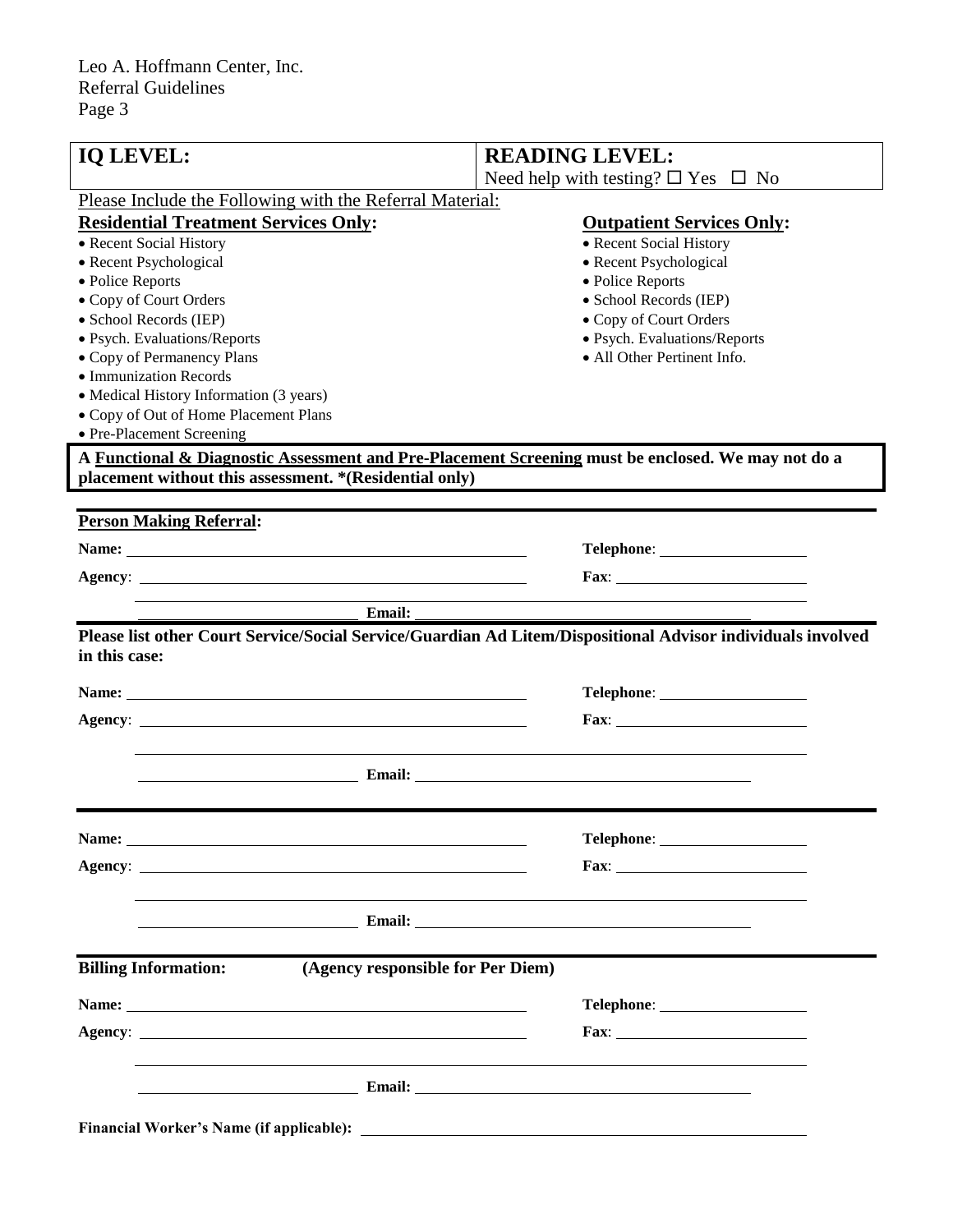## *Insurance & Medical Assistance Information Form*

Client Name Date of Birth:

Client SSN: Date of Admission:

I DO NOT HAVE ANY MEDICAL/HEALTH INSURANCE COVERAGE.

Please give us all the pertinent information regarding your insurance coverage. If you have coverage by more than one insurance policy please give information for all policies. This information is needed for our medical/dental providers to file insurance claims. Some insurance companies *will not accept claims without the insured's date of birth*. Please fill in all information requested. If this information is not submitted, Hoffmann Center will bill the county for all medical expenses until all required insurance information is received. Please bring a copy of *both the front and back* of all insurance and Medical Assistance cards or the original cards to admission.

\*Please note Leo A. Hoffmann Center bills insurance on residential clients only\*

| PRIMARY INSURANCE CARRIER   | <b>MEDICAL ASSISTANCE</b>                     |
|-----------------------------|-----------------------------------------------|
| Plan Name                   |                                               |
|                             | Medical Assistance #                          |
|                             |                                               |
|                             |                                               |
|                             |                                               |
| Birthdate of <b>Insured</b> |                                               |
|                             |                                               |
|                             |                                               |
| Name of Insured's Employer  |                                               |
|                             |                                               |
| SECONDARY INSURANCE CARRIER | <b>OTHER INSURANCE CARRIER (Dental, etc.)</b> |
| Plan Name                   | Plan Name                                     |
|                             |                                               |
|                             |                                               |
|                             |                                               |
|                             |                                               |
|                             |                                               |
|                             |                                               |
|                             |                                               |
| Name of Insured's Employer  | Name of Insured's Employer                    |
| Effective Date              | Effective Date                                |
|                             |                                               |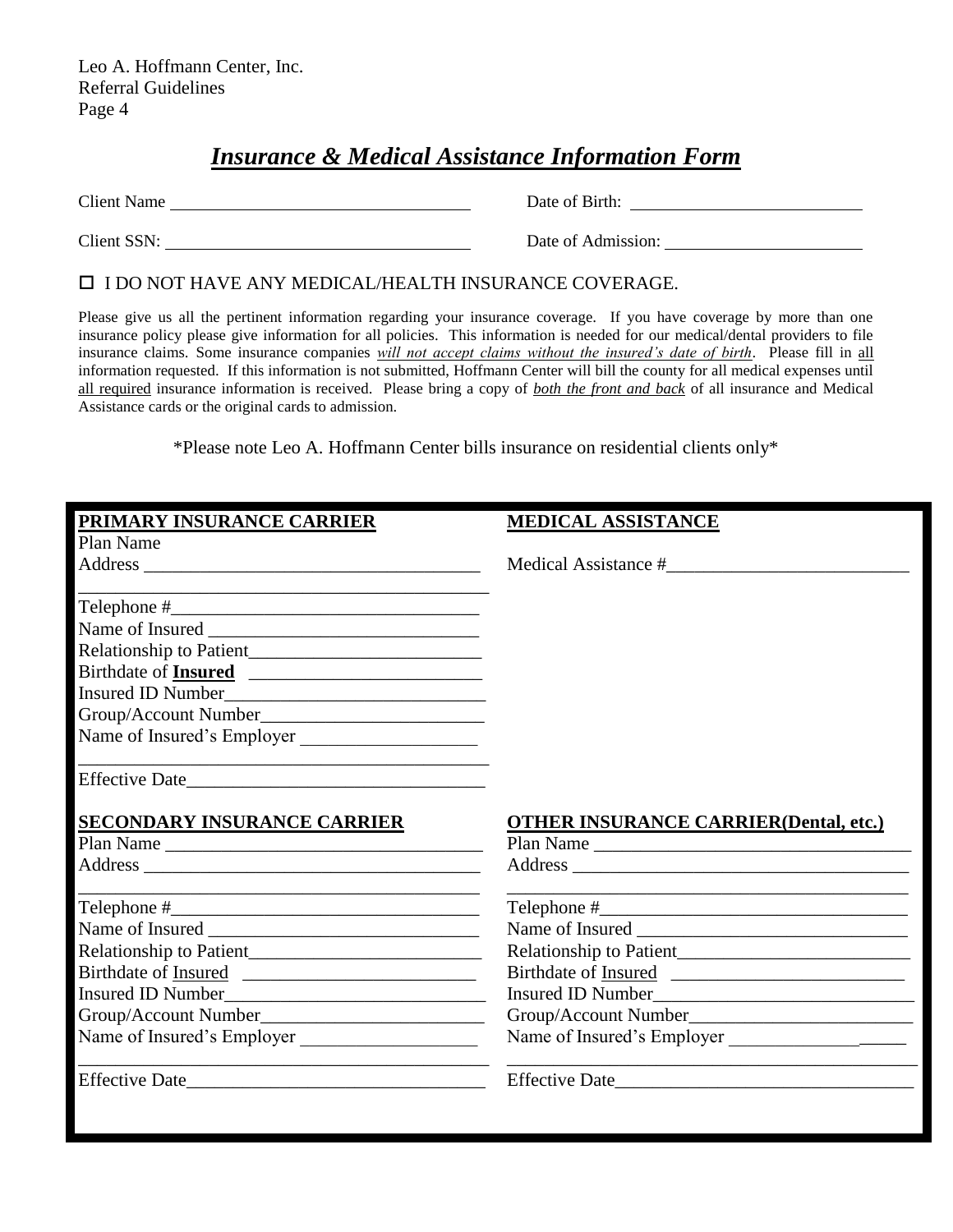### **ADMISSIONS MEDICATION CONSENT FORM \*(Residential Referral Only)**

Clients referred to Leo A. Hoffmann Center programs are admitted with previously prescribed medications intended to improve their health**,** influence their moods, or influence their behavior. Some have had complete and appropriate evaluations before those medications were begun, but many have not. The initial evaluation of all new clients admitted to Hoffmann Center, except crisis shelter admissions will include a review of past psychiatric and psychological assessments, and a psychiatric screening interview by our consulting psychiatrist. Our consulting psychiatrist will make recommendations regarding need for further evaluation of conditions already being treated. He may make recommendations regarding changes in medication and will be the prescribing psychiatrist during your child's stay at Hoffmann Center.

Every effort will be made to continue medications, which are still necessary, but you should also expect to be advised of any recommended additional assessments or proposed changes in medication. Valid informed consent will be obtained from parents or legal guardians, by the Registered Nurse, before any medications for the management of moods or behavior are begun or discontinued. No changes in medications already prescribed are ordinarily made during the assessment period**.**

In order to assure that your child may continue to receive medications already prescribed, please provide us with the following information: *(1) name of medication, (2) dose, (3) medication schedule, (4) doctor's name*, **and** *(5) the reason the client is taking the medication.* For example: Ritalin, 10 mg in the morning and 5 mg at noon, Dr. Smith for ADHD**.** (This information is on the label of the bottle of pills or a written prescription from their present physician).

**(Please bring** *at least* **a 30-day supply of medication along with you on day of admission.)**

| <b>Medication Name:</b>     | <b>Medication Name:</b>     | <b>Medication Name:</b>     |
|-----------------------------|-----------------------------|-----------------------------|
| Dose:                       | Dose:                       | Dose:                       |
| <b>Medication Schedule:</b> | <b>Medication Schedule:</b> | <b>Medication Schedule:</b> |
| Dr.'s Name/Facility:        | Dr.'s Name/Facility:        | Dr.'s Name/Facility:        |
| <b>REASON:</b>              | <b>REASON:</b>              | <b>REASON:</b>              |
|                             |                             |                             |
| <b>Medication Name:</b>     | <b>Medication Name:</b>     | <b>Medication Name:</b>     |
| Dose:                       | Dose:                       | Dose:                       |
| <b>Medication Schedule:</b> | <b>Medication Schedule:</b> | <b>Medication Schedule:</b> |
|                             |                             |                             |
| Dr.'s Name/Facility:        | Dr.'s Name/Facility:        | Dr.'s Name/Facility:        |

*□ I consent to the Leo A. Hoffmann Center staff administering the above medication(s).*

*□ My son/client is not on any prescribed medication at this time.*

Parent or Legal Guardian:

Client: \_\_\_\_\_\_\_\_\_\_\_\_\_\_\_\_\_\_\_\_\_\_\_\_\_\_\_\_\_\_\_\_\_\_\_\_\_\_\_\_\_\_\_\_\_\_\_ Date: \_\_\_\_\_\_\_\_\_\_\_\_\_\_\_\_\_\_\_\_\_\_\_\_\_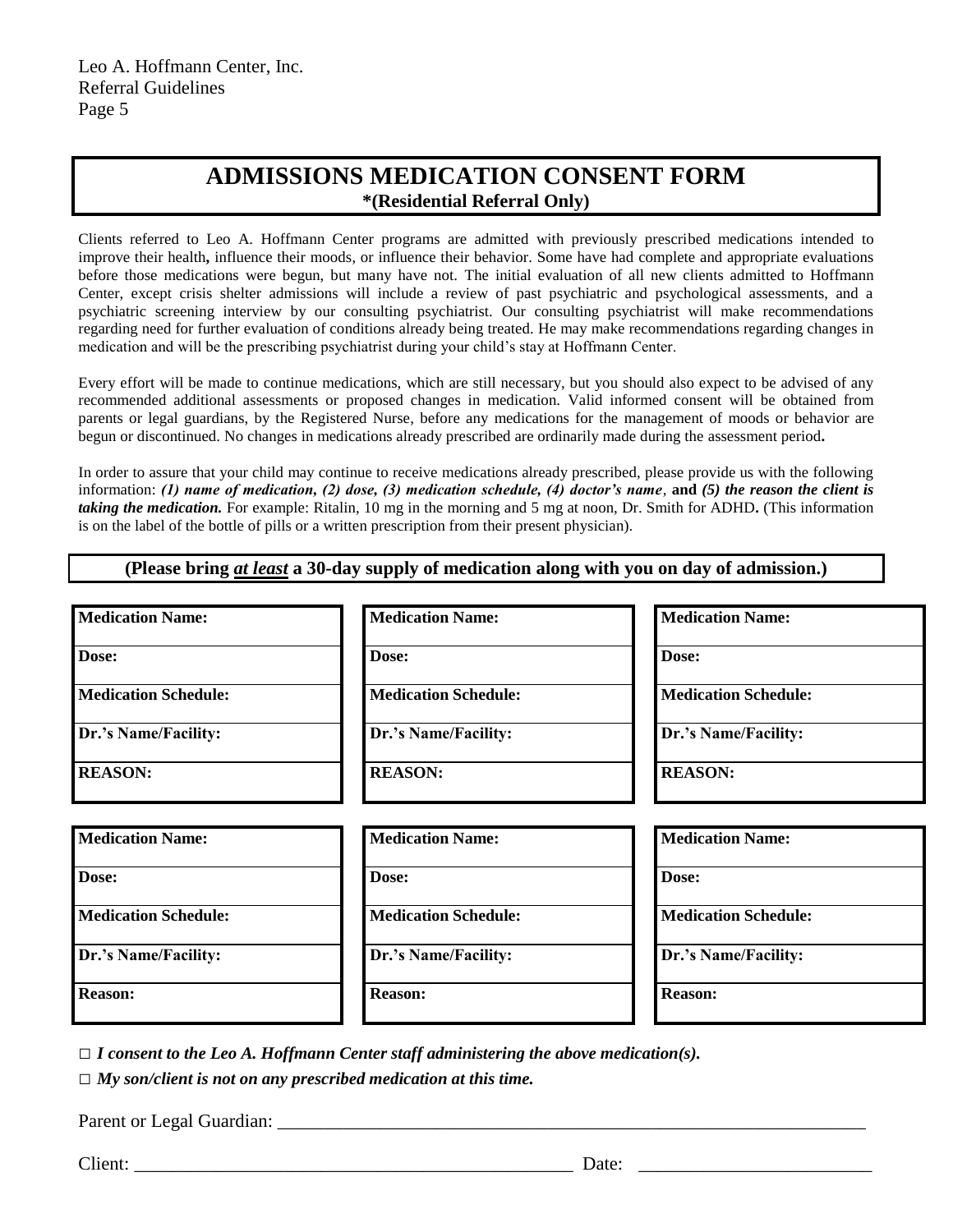|                    |                                                                                                                                                                   | (Last medical facility completing client's physical)                                                                                                                                                                                                                                                                                                                                                                   |
|--------------------|-------------------------------------------------------------------------------------------------------------------------------------------------------------------|------------------------------------------------------------------------------------------------------------------------------------------------------------------------------------------------------------------------------------------------------------------------------------------------------------------------------------------------------------------------------------------------------------------------|
|                    | (Name)                                                                                                                                                            | (Agency)                                                                                                                                                                                                                                                                                                                                                                                                               |
|                    |                                                                                                                                                                   | (Address)                                                                                                                                                                                                                                                                                                                                                                                                              |
| (Telephone Number) |                                                                                                                                                                   | (Fax Number)                                                                                                                                                                                                                                                                                                                                                                                                           |
|                    | <b>Regarding:</b>                                                                                                                                                 |                                                                                                                                                                                                                                                                                                                                                                                                                        |
|                    | Name - Last, First, MI                                                                                                                                            | Date of Birth                                                                                                                                                                                                                                                                                                                                                                                                          |
| 1a.                | Type of information to be disclosed.                                                                                                                              |                                                                                                                                                                                                                                                                                                                                                                                                                        |
|                    | X<br><b>Medical Records</b><br><b>Psychological Testing</b><br>Psychiatric Assessment/Reports/Notes<br><b>Court Records</b><br>Exchange of verbal communication   | <b>Educational Records</b><br>Case Progress Reviews/Reports<br>Social History/Assessments<br>Psychotherapy Notes<br>Substance Abuse/Dependency<br>Exchange of other specific information (i.e. polygraphs or photographs). Specify information to be exchanged:                                                                                                                                                        |
| 2.                 | Are there any limitations to the release of information? $\Box$ Yes $\Box$ No<br>b.<br>Purpose or need for disclosure.<br>X further medical care                  |                                                                                                                                                                                                                                                                                                                                                                                                                        |
|                    | evaluation<br>To coordinate the treatment planning process                                                                                                        | $\Box$ legal investigation $\Box$ insurance $\Box$ personal<br>$\Box$ To obtain immunization records/general medical records<br>Other: $\qquad \qquad$ Other:                                                                                                                                                                                                                                                          |
| 3.                 |                                                                                                                                                                   | This authorization may be revoked in writing at any time prior to the disclosure of this information. This authorization<br>will expire no more than one year from the date of your signature below. Revocation of this authorization must be<br>made in writing to: Leo A. Hoffmann Center, Inc. 1715 Sheppard Drive • P.O. Box 60 • St. Peter, Minnesota 56082                                                       |
|                    | disclosed and copies of records may be obtained with reasonable notice and payment of copying costs.                                                              | By signing this authorization, you understand that treatment, payment, enrollment or eligibility of benefits may not be conditioned on<br>you signing this authorization. When the following information is used or disclosed by the authorized recipient, this information may<br>be subject to re-disclosure and is no longer protected. You also have the right to inspect and receive a copy of the material to be |
|                    | <b>Parent/Legal Guardian Signature</b>                                                                                                                            | Date                                                                                                                                                                                                                                                                                                                                                                                                                   |
|                    | If signed by a person other than the client, state relationship and authority to do so.<br>$\Box$ Client is Legal Authority $\Box$ Minor<br>$\Box$ Legal Guardian | $\Box$ Biological Parent of Minor $\Box$ Other:                                                                                                                                                                                                                                                                                                                                                                        |
|                    | Client Signature (if of legal age and no guardianship assigned)                                                                                                   | <b>Date</b>                                                                                                                                                                                                                                                                                                                                                                                                            |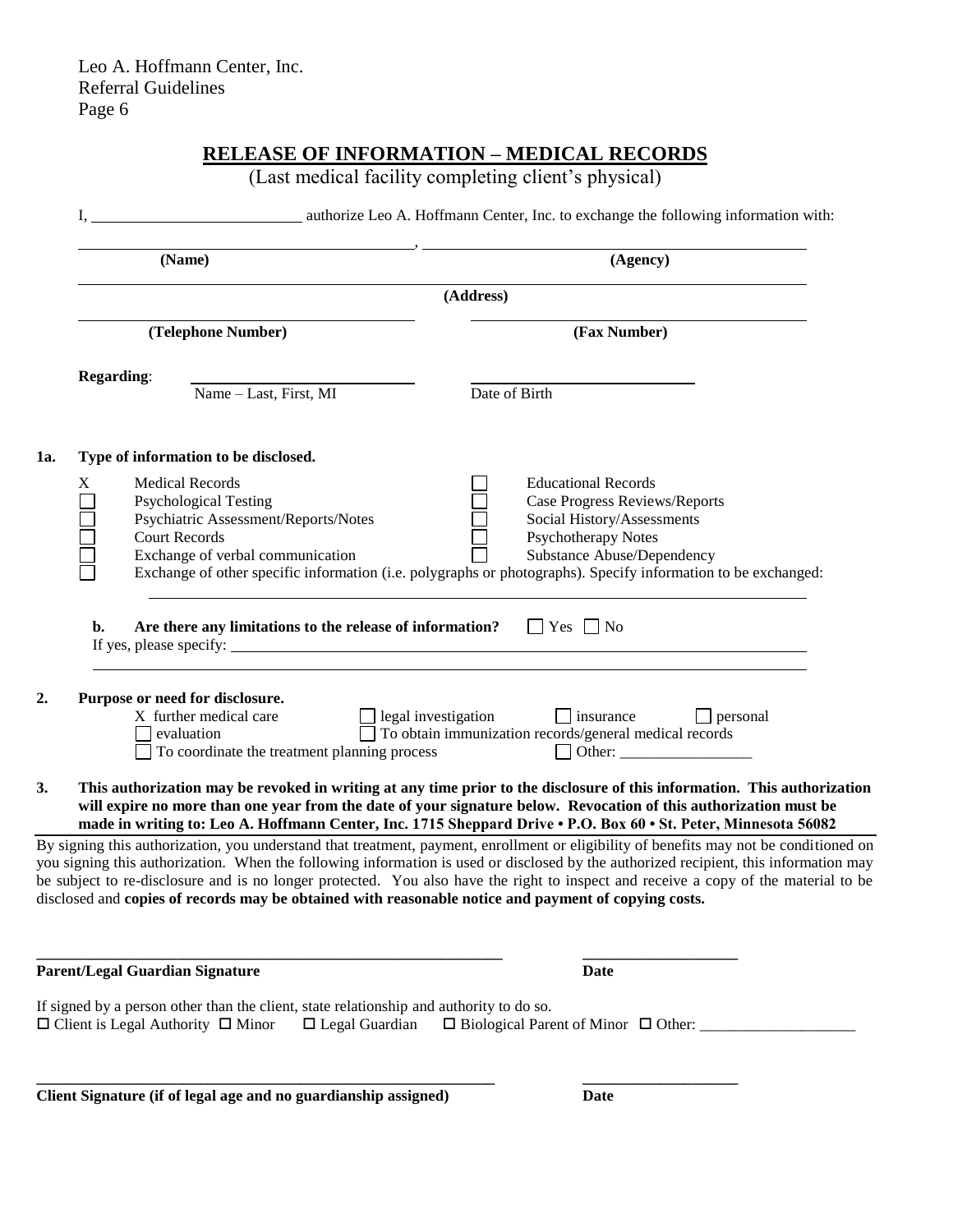#### **RELEASE OF INFORMATION**

|           |             | (Name)                                                                                               |                     | (Agency)                                                                                                                                                                                                                                                                                                                                                         |
|-----------|-------------|------------------------------------------------------------------------------------------------------|---------------------|------------------------------------------------------------------------------------------------------------------------------------------------------------------------------------------------------------------------------------------------------------------------------------------------------------------------------------------------------------------|
|           |             |                                                                                                      | (Address)           |                                                                                                                                                                                                                                                                                                                                                                  |
|           |             | (Telephone Number)                                                                                   |                     | (Fax Number)                                                                                                                                                                                                                                                                                                                                                     |
|           | Regarding:  |                                                                                                      |                     |                                                                                                                                                                                                                                                                                                                                                                  |
|           |             | Name - Last, First, MI                                                                               |                     | <b>Date of Birth</b>                                                                                                                                                                                                                                                                                                                                             |
| 1a.       |             | Type of information to be disclosed.                                                                 |                     |                                                                                                                                                                                                                                                                                                                                                                  |
|           | X           | <b>Medical Records</b>                                                                               | X                   | <b>Educational Records</b>                                                                                                                                                                                                                                                                                                                                       |
|           | $\mathbf X$ | <b>Psychological Testing</b>                                                                         | $\mathbf X$         | <b>Case Progress Reviews/Reports</b>                                                                                                                                                                                                                                                                                                                             |
|           | X           | Psychiatric Assessment/Reports/Notes                                                                 | $\mathbf X$         | Social History/Assessments                                                                                                                                                                                                                                                                                                                                       |
|           | X           | <b>Court Records</b>                                                                                 | $\mathbf X$         | <b>Psychotherapy Notes</b>                                                                                                                                                                                                                                                                                                                                       |
|           | $\mathbf X$ | Exchange of verbal communication                                                                     | $\mathbf X$         | Substance Abuse/Dependency                                                                                                                                                                                                                                                                                                                                       |
|           | $\mathbf X$ |                                                                                                      |                     | Exchange of other specific information (i.e. polygraphs or photographs). Specify information to be exchanged:                                                                                                                                                                                                                                                    |
|           | b.          | Are there any limitations to the release of information?                                             |                     | $\Box$ Yes $\Box$ No                                                                                                                                                                                                                                                                                                                                             |
| 2.        |             | Purpose or need for disclosure.<br>further medical care<br>X evaluation                              | legal investigation | $\Box$ insurance<br>personal<br>To obtain immunization records/general medical records                                                                                                                                                                                                                                                                           |
|           |             | X To coordinate the treatment planning process                                                       |                     | Other:                                                                                                                                                                                                                                                                                                                                                           |
| <b>3.</b> |             |                                                                                                      |                     | This authorization may be revoked in writing at any time prior to the disclosure of this information. This authorization<br>will expire no more than one year from the date of your signature below. Revocation of this authorization must be<br>made in writing to: Leo A. Hoffmann Center, Inc. 1715 Sheppard Drive . P.O. Box 60 . St. Peter, Minnesota 56082 |
|           |             |                                                                                                      |                     | By signing this authorization, you understand that treatment, payment, enrollment or eligibility of benefits may not be conditioned on                                                                                                                                                                                                                           |
|           |             |                                                                                                      |                     | you signing this authorization. When the following information is used or disclosed by the authorized recipient, this information may                                                                                                                                                                                                                            |
|           |             | disclosed and copies of records may be obtained with reasonable notice and payment of copying costs. |                     | be subject to re-disclosure and is no longer protected. You also have the right to inspect and receive a copy of the material to be                                                                                                                                                                                                                              |
|           |             |                                                                                                      |                     |                                                                                                                                                                                                                                                                                                                                                                  |
|           |             | <b>Parent/Legal Guardian Signature</b>                                                               |                     | Date                                                                                                                                                                                                                                                                                                                                                             |
|           |             | If signed by a person other than the client, state relationship and authority to do so.              |                     |                                                                                                                                                                                                                                                                                                                                                                  |

**Client Signature (if of legal age and no guardianship assigned) Date**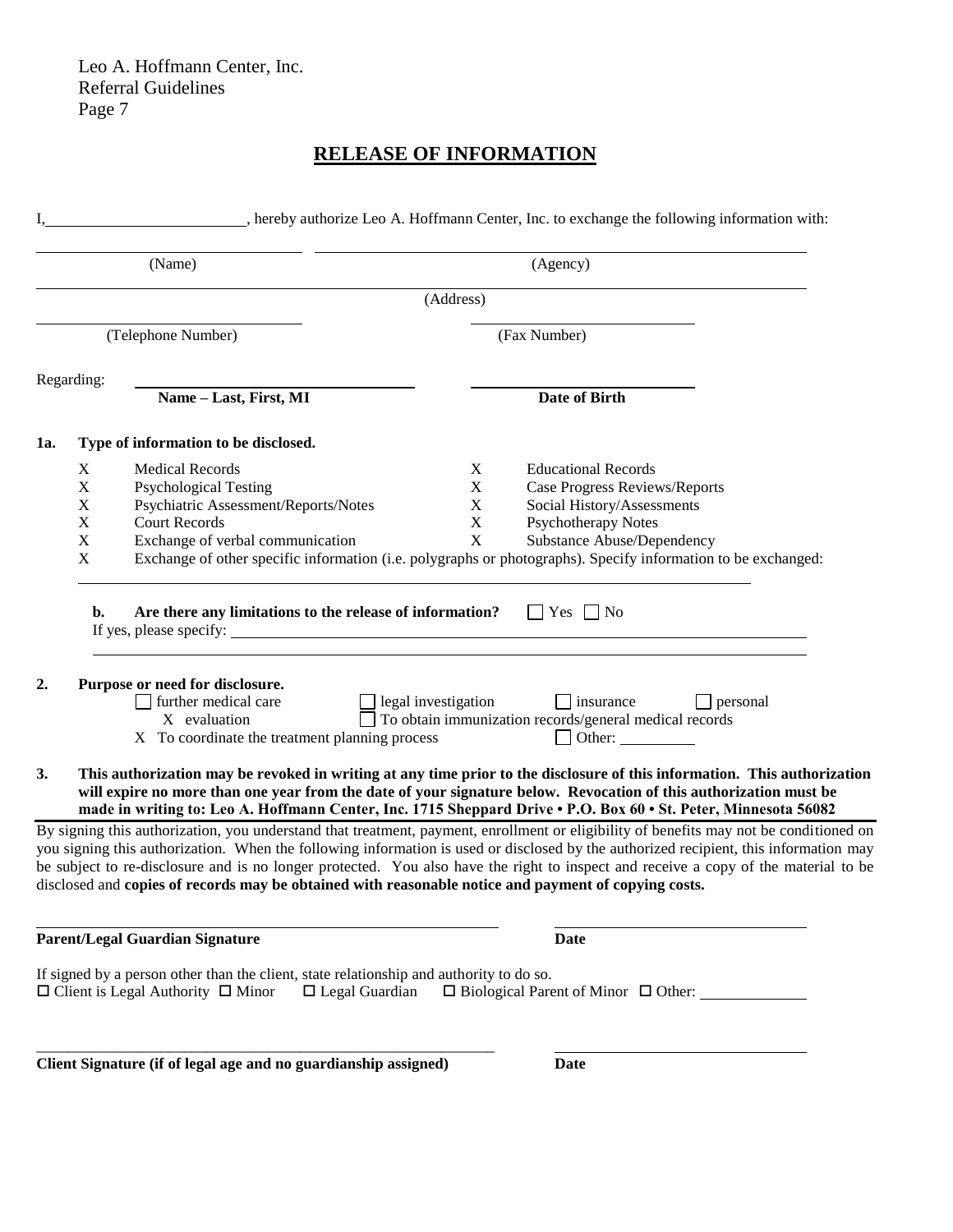# **REFERRAL FORM FOR EDUCATIONAL SERVICES**

| <i>*</i> (Residential Referral Only) |  |  |
|--------------------------------------|--|--|
|--------------------------------------|--|--|

Please complete the following questionnaire and return to Leo A. Hoffmann Center with the referral information. **It is important that you thoroughly respond to all requested information**! Thank you!

| <b>Student Name:</b>                                                           | Date of Birth:            |        |
|--------------------------------------------------------------------------------|---------------------------|--------|
| Custodial<br><b>Parent/Guardian:</b>                                           |                           |        |
| <b>Address:</b>                                                                |                           |        |
| Language:                                                                      | Race:                     |        |
| County:                                                                        | <b>School District #:</b> |        |
| <b>Resident District Name:</b>                                                 |                           | Grade: |
| Name and Address of<br><b>School Student is</b><br><b>Currently Attending:</b> |                           |        |

## **Previous Schools Attended**

**(Please complete even if school documents have been sent as this gives the Hoffmann Learning Center the information needed to begin the child in school.)**

| Name:                             | Name:                             | Name:                             |
|-----------------------------------|-----------------------------------|-----------------------------------|
| <b>Address:</b>                   | <b>Address:</b>                   | <b>Address:</b>                   |
| <b>Contact Person (if known):</b> | <b>Contact Person (if known):</b> | <b>Contact Person (if known):</b> |

| Does the student have an Individual Education Plan (IEP)? | $\Box$ Yes | $\Box$ No |  |
|-----------------------------------------------------------|------------|-----------|--|
|-----------------------------------------------------------|------------|-----------|--|